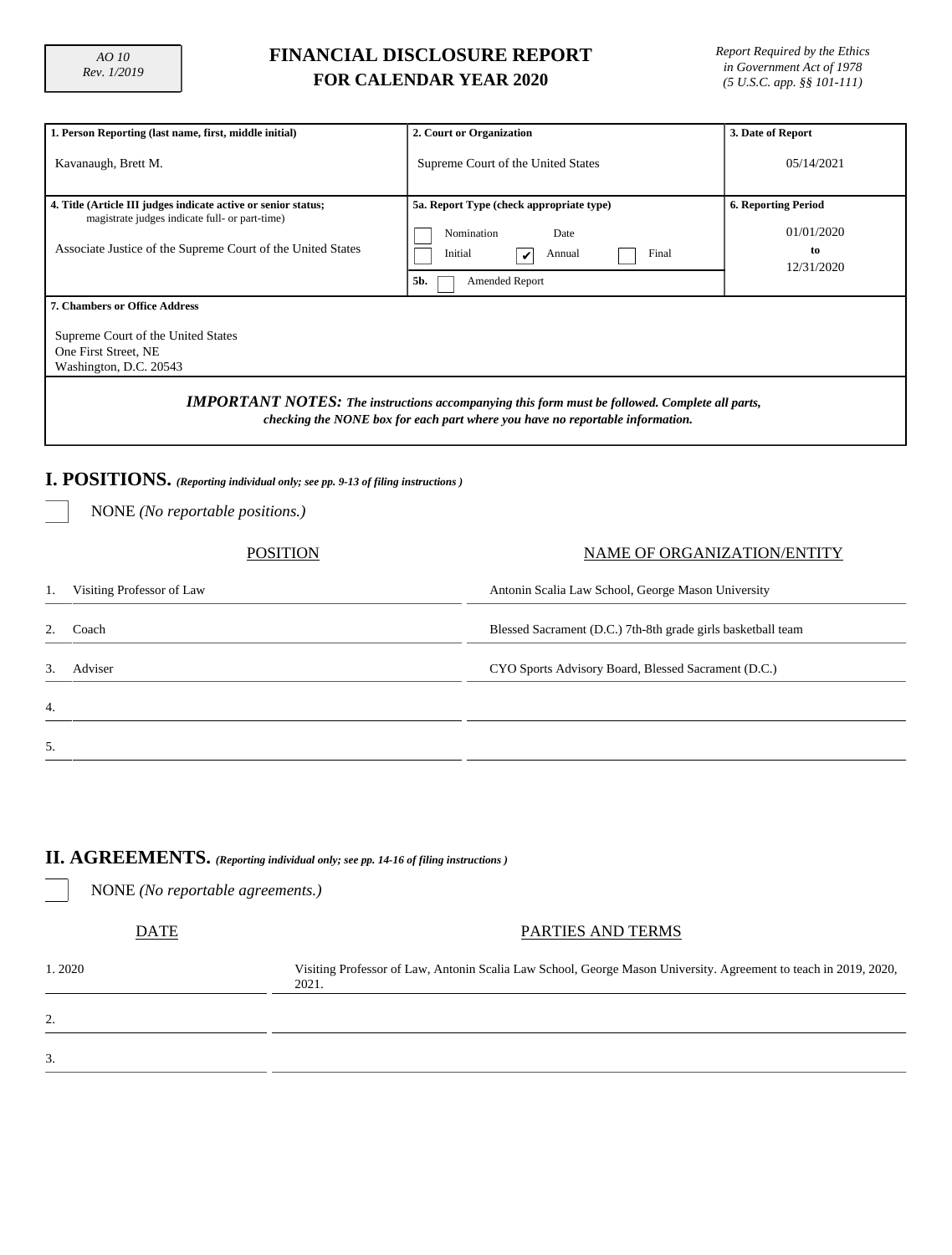Page 2 of 6

**III. NON-INVESTMENT INCOME.** *(Reporting individual and spouse; see pp. 17-24 of filing instructions )*

#### **A. Filer's Non-Investment Income**

NONE *(No reportable non-investment income.)*

| <b>DATE</b> | <b>SOURCE AND TYPE</b>                                       | <b>INCOME</b><br>(yours, not spouse's) |  |  |
|-------------|--------------------------------------------------------------|----------------------------------------|--|--|
| 1.2020      | Antonin Scalia Law School, George Mason University--Teaching | \$25,000.08                            |  |  |
| 2.          |                                                              |                                        |  |  |
| 3.          |                                                              |                                        |  |  |
| 4.          |                                                              |                                        |  |  |

### **B. Spouse's Non-Investment Income -** *If you were married during any portion of the reporting year, complete this section.*

*(Dollar amount not required except for honoraria.)*

| NONE (No reportable non-investment income.) |                                                     |  |  |  |  |  |  |
|---------------------------------------------|-----------------------------------------------------|--|--|--|--|--|--|
| <b>DATE</b>                                 | <b>SOURCE AND TYPE</b>                              |  |  |  |  |  |  |
| 1.2020                                      | Chevy Chase Village Section 5, Town Manager, Salary |  |  |  |  |  |  |
| 2.                                          |                                                     |  |  |  |  |  |  |
| 3.                                          |                                                     |  |  |  |  |  |  |
| $\overline{4}$ .                            |                                                     |  |  |  |  |  |  |

# **IV. REIMBURSEMENTS** *-- transportation, lodging, food, entertainment.*

*(Includes those to spouse and dependent children; see pp. 25-27 of filing instructions.)*

NONE *(No reportable reimbursements.)*

|    | <b>SOURCE</b><br><b>DATES</b>                         |                   | <b>LOCATION</b> | <b>PURPOSE</b>                                               | <b>ITEMS PAID OR PROVIDED</b> |  |  |  |
|----|-------------------------------------------------------|-------------------|-----------------|--------------------------------------------------------------|-------------------------------|--|--|--|
| 1. | Antonin Scalia Law School,<br>George Mason University | August 8-15, 2020 | Farmington, PA  | Teach 2-credit class on<br>the Supreme Court's 2019<br>Term. | Lodging, Meals.               |  |  |  |
| 2. |                                                       |                   |                 |                                                              |                               |  |  |  |
| 3. |                                                       |                   |                 |                                                              |                               |  |  |  |
| 4. |                                                       |                   |                 |                                                              |                               |  |  |  |
| 5. |                                                       |                   |                 |                                                              |                               |  |  |  |
|    |                                                       |                   |                 |                                                              |                               |  |  |  |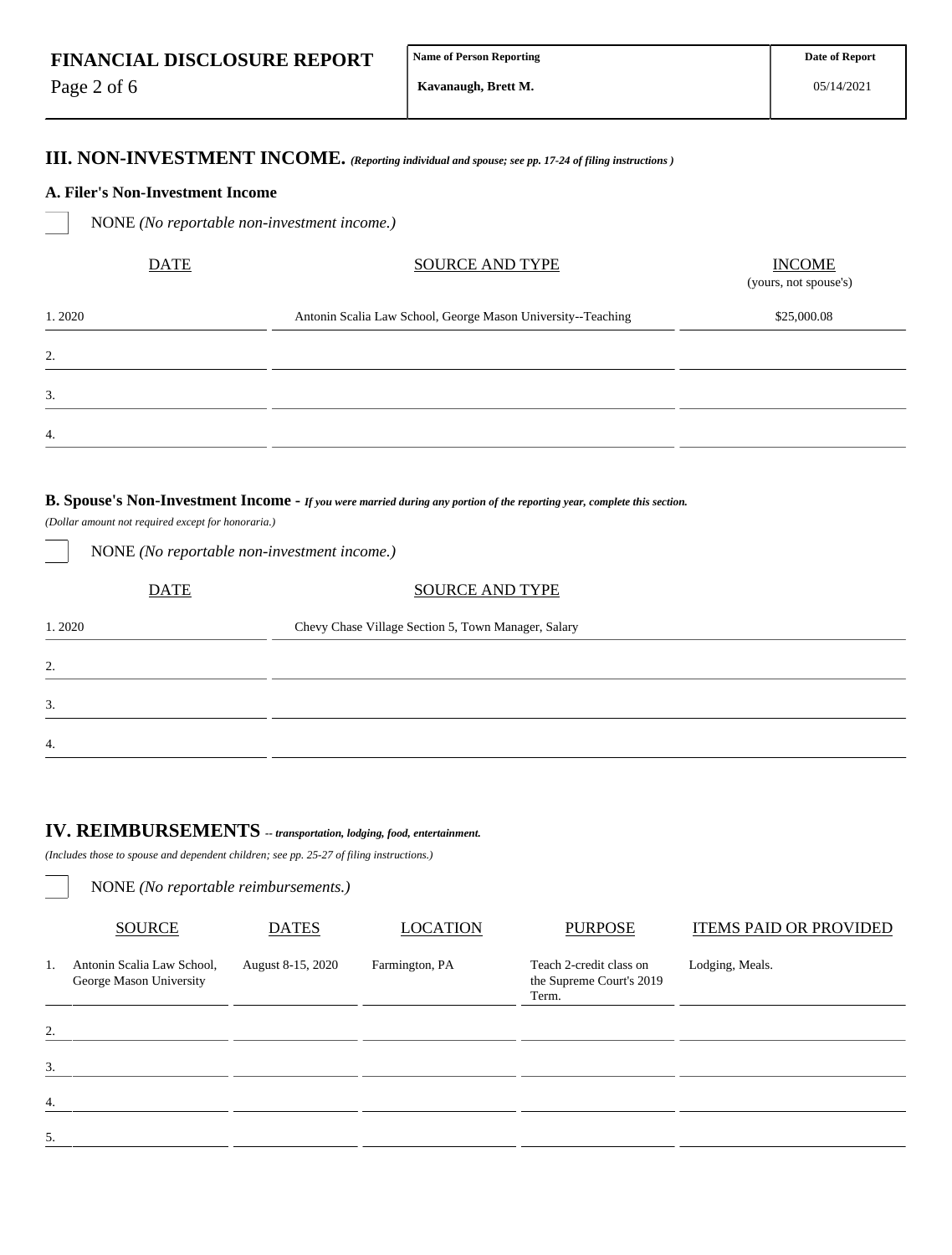| <b>FINANCIAL DISCLOSURE REPORT</b> | Name of Person Reporting | <b>Date of Report</b> |
|------------------------------------|--------------------------|-----------------------|
| Page 3 of 6                        | Kavanaugh, Brett M.      | 05/14/2021            |

# **V. GIFTS.** *(Includes those to spouse and dependent children; see pp. 28-31 of filing instructions.)*

✔ NONE *(No reportable gifts.)*

# SOURCE DESCRIPTION DESCRIPTION VALUE 1. 2. 3. 4. 5.

### **VI. LIABILITIES.** *(Includes those of spouse and dependent children; see pp. 32-33 of filing instructions.)*

| <b>CREDITOR</b> | <b>DESCRIPTION</b> | <b>VALUE CODE</b>                 |
|-----------------|--------------------|-----------------------------------|
|                 |                    |                                   |
|                 |                    |                                   |
|                 |                    |                                   |
|                 |                    |                                   |
|                 |                    |                                   |
|                 |                    | NONE (No reportable liabilities.) |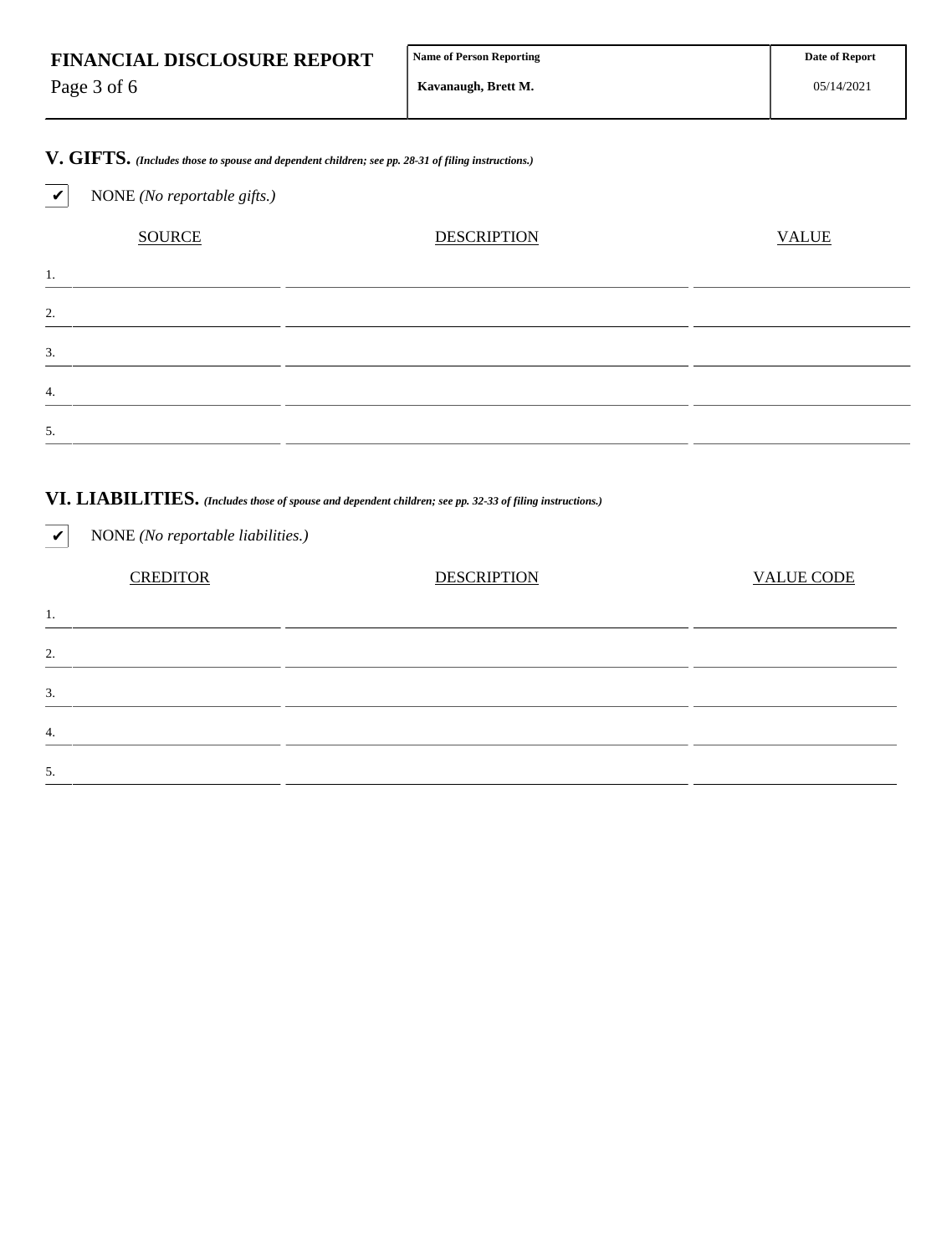Page 4 of 6

**Kavanaugh, Brett M.**

### **VII. INVESTMENTS and TRUSTS** *-- income, value, transactions (Includes those of spouse and dependent children; see pp. 34-60 of filing instructions.)*

NONE *(No reportable income, assets, or transactions.)*

|                  | $\mathbf A$<br><b>Description of Assets</b><br>(including trust assets)   | $\, {\bf B}$<br>Income during<br>reporting period |                                               | ${\bf C}$<br>Gross value at end<br>of reporting period |                                             | $\mathbf D$<br>Transactions during reporting period |                         |                                               |                                  |                                                                   |
|------------------|---------------------------------------------------------------------------|---------------------------------------------------|-----------------------------------------------|--------------------------------------------------------|---------------------------------------------|-----------------------------------------------------|-------------------------|-----------------------------------------------|----------------------------------|-------------------------------------------------------------------|
|                  | Place "(X)" after each asset<br>exempt from prior disclosure              | (1)<br>Amount<br>$\mbox{Code}~1$<br>$(A-H)$       | (2)<br>Type (e g,<br>div, rent,<br>or $int$ ) | (1)<br>Value<br>Code 2<br>$(J-P)$                      | (2)<br>Value<br>Method<br>Code 3<br>$(Q-W)$ | (1)<br>Type (e g,<br>buy, sell,<br>redemption)      | (2)<br>Date<br>mm/dd/yy | (3)<br>Value<br>$\mathbf{Code}\ 2$<br>$(J-P)$ | (4)<br>Gain<br>Code 1<br>$(A-H)$ | (5)<br>Identity of<br>buyer/seller<br>(if private<br>transaction) |
| $1. \,$          | <b>Bank of America accounts</b>                                           | $\mathbf{A}$                                      | Interest                                      | $\bf K$                                                | $\mathbf T$                                 |                                                     |                         |                                               |                                  |                                                                   |
| 2.               | Emp. Ret. Sys. of TX/Texasaver 401k<br>(Empower Ret) (Vanguard Inst Indx) | $\boldsymbol{\rm{A}}$                             | Int./Div.                                     | $\bf J$                                                | $\mathbf T$                                 |                                                     |                         |                                               |                                  |                                                                   |
| 3.               |                                                                           |                                                   |                                               |                                                        |                                             |                                                     |                         |                                               |                                  |                                                                   |
| $\overline{4}$ . |                                                                           |                                                   |                                               |                                                        |                                             |                                                     |                         |                                               |                                  |                                                                   |
| 5.               |                                                                           |                                                   |                                               |                                                        |                                             |                                                     |                         |                                               |                                  |                                                                   |
| 6.               |                                                                           |                                                   |                                               |                                                        |                                             |                                                     |                         |                                               |                                  |                                                                   |
| 7.               |                                                                           |                                                   |                                               |                                                        |                                             |                                                     |                         |                                               |                                  |                                                                   |
| 8.               |                                                                           |                                                   |                                               |                                                        |                                             |                                                     |                         |                                               |                                  |                                                                   |
| 9.               |                                                                           |                                                   |                                               |                                                        |                                             |                                                     |                         |                                               |                                  |                                                                   |
| 10.              |                                                                           |                                                   |                                               |                                                        |                                             |                                                     |                         |                                               |                                  |                                                                   |
| $11. \,$         |                                                                           |                                                   |                                               |                                                        |                                             |                                                     |                         |                                               |                                  |                                                                   |
| 12.              |                                                                           |                                                   |                                               |                                                        |                                             |                                                     |                         |                                               |                                  |                                                                   |
| 13.              |                                                                           |                                                   |                                               |                                                        |                                             |                                                     |                         |                                               |                                  |                                                                   |
| 14.              |                                                                           |                                                   |                                               |                                                        |                                             |                                                     |                         |                                               |                                  |                                                                   |
| 15.              |                                                                           |                                                   |                                               |                                                        |                                             |                                                     |                         |                                               |                                  |                                                                   |
| 16.              |                                                                           |                                                   |                                               |                                                        |                                             |                                                     |                         |                                               |                                  |                                                                   |
| 17.              |                                                                           |                                                   |                                               |                                                        |                                             |                                                     |                         |                                               |                                  |                                                                   |

1 Income Gain Codes: (See Columns B1 and D4) 2 Value Codes

(See Columns C1 and D3)

3 Value Method Codes (See Column C2)

 $A = $1,000$  or less  $F = $50,001 - $100,000$ J =\$15,000 or less N =\$250,001 - \$500,000 P3 =\$25,000,001 - \$50,000,000 Q =Appraisal U =Book Value

 $B = $1,001 - $2,500$  $G = $100,001 - $1,000,000$ K =\$15,001 - \$50,000 O =  $$500,001 - $1,000,000$ 

R =Cost (Real Estate Only) V =Other

 $C = $2,501 - $5,000$ H1 =\$1,000,001 - \$5,000,000 L =\$50,001 - \$100,000 P1 =\$1,000,001 - \$5,000,000 P4 =More than \$50,000,000 S =Assessment W =Estimated

 $D = $5,001 - $15,000$ H2 =More than \$5,000,000 M =\$100,001 - \$250,000 P2 =\$5,000,001 - \$25,000,000  $E = $15,001 - $50,000$ 

T =Cash Market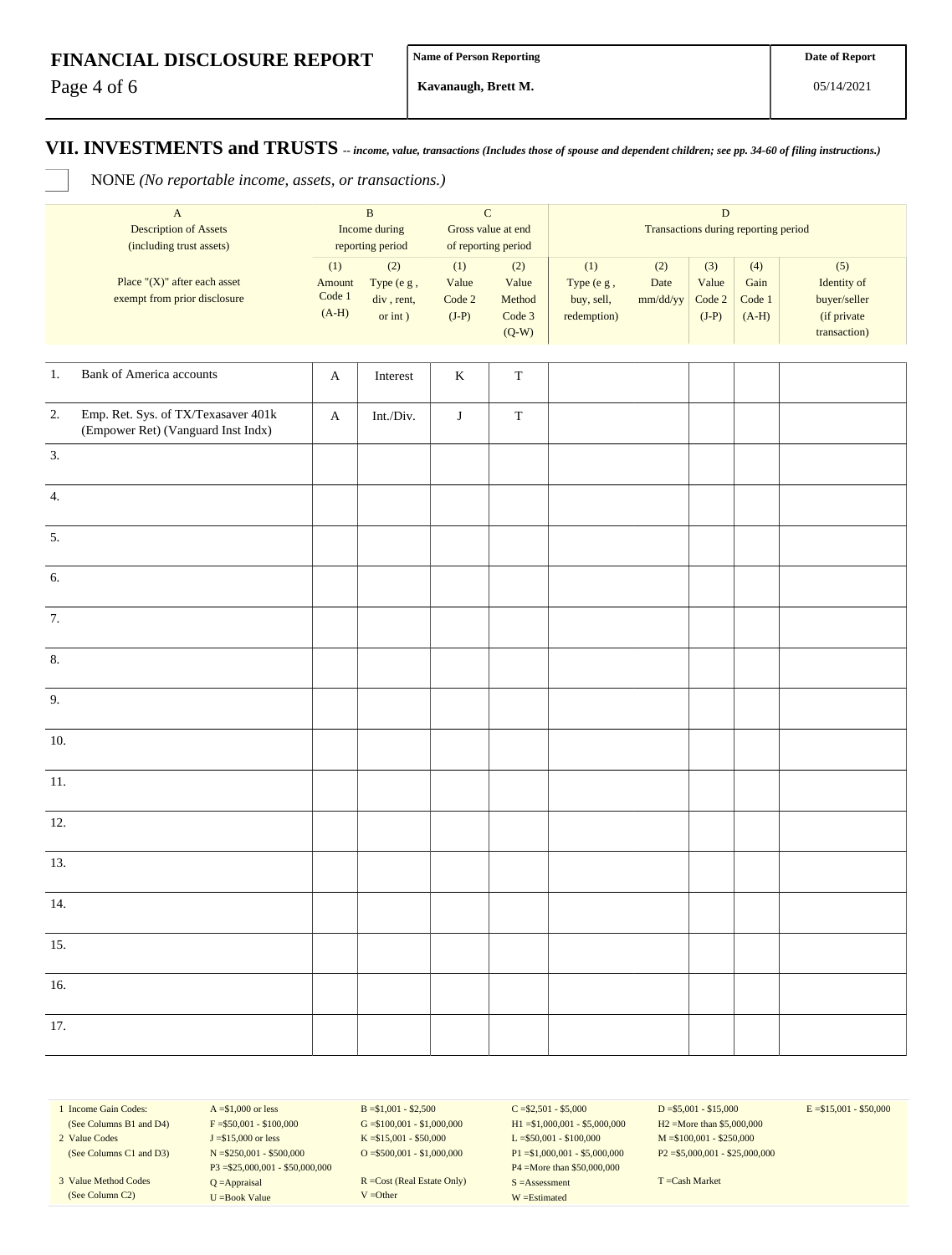Page 5 of 6

**Name of Person Reporting**

**VIII. ADDITIONAL INFORMATION OR EXPLANATIONS.** *(Indicate part of report.)*